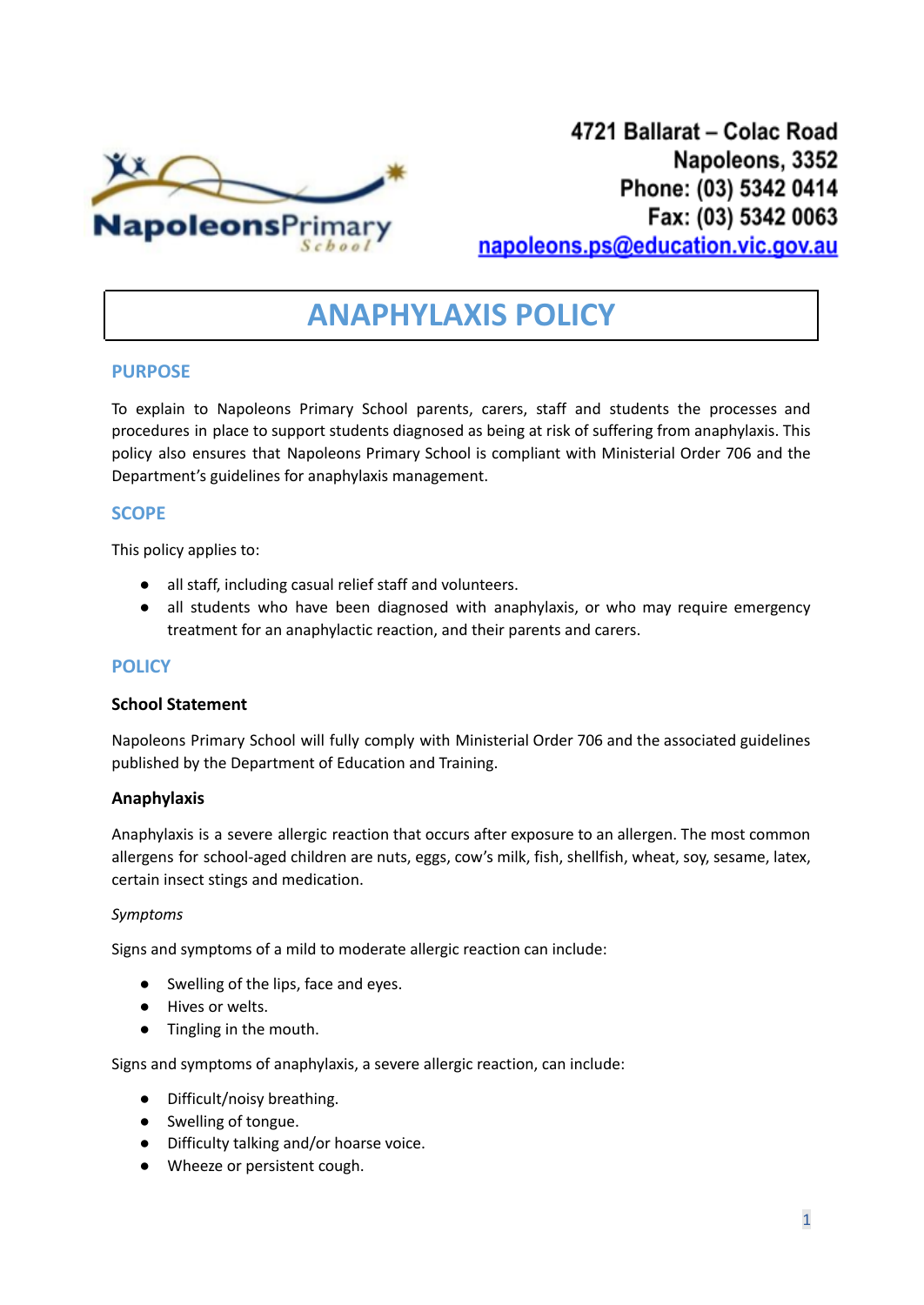- Persistent dizziness or collapse.
- Student appears pale or floppy.
- Abdominal pain and/or vomiting.

Symptoms usually develop within ten minutes and up to two hours after exposure to an allergen, but can appear within a few minutes.

# *Treatment*

Adrenaline given as an injection into the muscle of the outer mid-thigh is the first aid treatment for anaphylaxis.

Individuals diagnosed as being at risk of anaphylaxis are prescribed an adrenaline autoinjector for use in an emergency. These adrenaline autoinjectors are designed so that anyone can use them in an emergency.

# **Individual Anaphylaxis Management Plans**

All students at Napoleons Primary School who are diagnosed by a medical practitioner as being at risk of suffering from an anaphylactic reaction must have an Individual Anaphylaxis Management Plan. When notified of an anaphylaxis diagnosis, the Principal of Napoleons Primary School is responsible for developing a plan in consultation with the student's parents/carers.

Where necessary, an Individual Anaphylaxis Management Plan will be in place as soon as practicable after a student enrols at Napoleons Primary School and where possible, before the student's first day.

Parents and carers must:

- Obtain an ASCIA Action Plan for Anaphylaxis from the student's medical practitioner and provide a copy to the school as soon as practicable.
- Immediately inform the school in writing if there is a relevant change in the student's medical condition and obtain an updated ASCIA Action Plan for Anaphylaxis.
- Provide an up-to-date photo of the student for the ASCIA Action Plan for Anaphylaxis when that Plan is provided to the school and each time it is reviewed.
- Provide the school with a current adrenaline autoinjector for the student that has not expired.
- Participate in annual reviews of the Student's Plan.

Each student's Individual Anaphylaxis Management Plan must include:

- Information about the student's medical condition that relates to allergies and the potential for anaphylactic reaction, including the type of allergies the student has.
- Information about the signs or symptoms the student might exhibit in the event of an allergic reaction based on a written diagnosis from a medical practitioner.
- Strategies to minimise the risk of exposure to known allergens while the student is under the care or supervision of school staff, including in the school yard, at camps and excursions, or at special events conducted, organised or attended by the school.
- The name of the person(s) responsible for implementing the risk minimisation strategies, which have been identified in the Plan.
- Information about where the student's medication will be stored.
- The student's emergency contact details.
- An up-to-date ASCIA Action Plan for Anaphylaxis completed by the student's medical practitioner.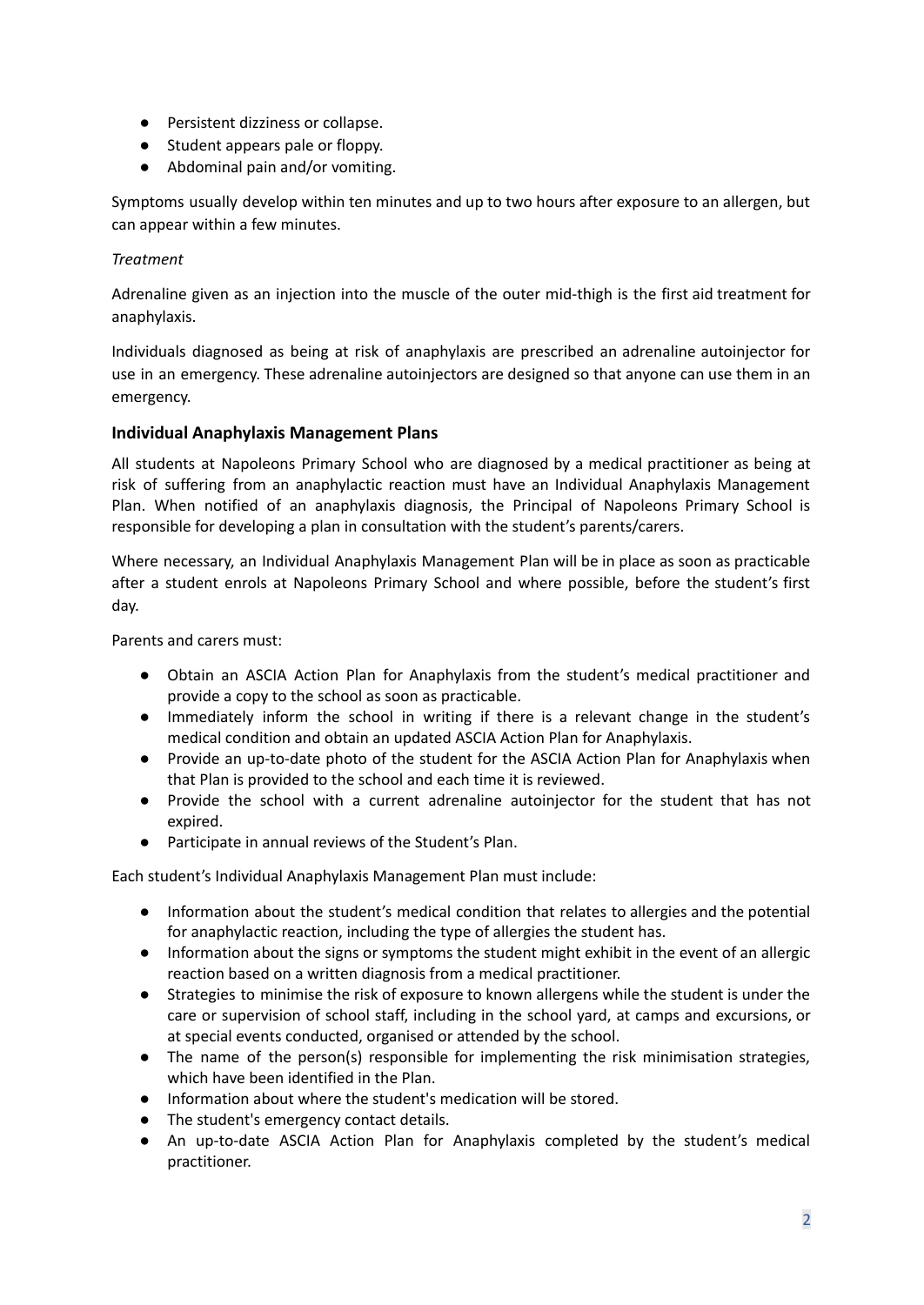#### *Review and updates to Individual Anaphylaxis Management Plans*

A student's Individual Anaphylaxis Management Plan will be reviewed and updated on an annual basis in consultation with the student's parents/carers. The plan will also be reviewed and, where necessary, updated in the following circumstances:

- As soon as practicable after the student has an anaphylactic reaction at school.
- If the student's medical condition, insofar as it relates to allergy and the potential for anaphylactic reaction, changes.
- When the student is participating in an off-site activity, including camps and excursions, or at special events including fetes and concerts.

Our school may also consider updating a student's Individual Anaphylaxis Management Plan if there is an identified and significant increase in the student's potential risk of exposure to allergens at school.

# **Location of plans and adrenaline autoinjectors**

*A copy of each student's Individual Anaphylaxis Management Plan will be stored with their ASCIA Action Plan for Anaphylaxis at Sick Bay – filing cabinet, top drawer, together with the student's adrenaline autoinjector. Adrenaline autoinjectors must be labelled with the original pharmacy label with the student's name.*

# **Risk Minimisation Strategies**

*To reduce the risk of a student suffering from an anaphylactic reaction at Napoleons Primary School, we have put in place the following strategies:*

- *● The whole school is a 'nut friendly' zone.*
- *● Staff and students are regularly reminded to wash their hands after eating.*
- *● Students are discouraged from sharing food.*
- *● Garbage bins at school are to remain covered with lids to reduce the risk of attracting insects.*
- *● Gloves must be worn when picking up papers or rubbish in the playground.*
- *● School canteen staff are trained in appropriate food handling to reduce the risk of cross-contamination.*
- *● Year groups will be informed of allergens that must be avoided in advance of class parties, events or birthdays.*
- *● A general use EpiPen will be stored at the school sickbay and take on excursions and camps.*
- *● Planning for off-site activities will include risk minimisation strategies for students at risk of anaphylaxis including supervision requirements, appropriate number of trained staff, emergency response procedures and other risk controls appropriate to the activity and students attending.*

#### **Adrenaline autoinjectors for general use**

Napoleons Primary School will maintain a supply of adrenaline autoinjector(s) for general use, as a back-up to those provided by parents and carers for specific students, and also for students who may suffer from a first time reaction at school.

Adrenaline autoinjectors for general use will be stored in the school sickbay and labelled "general use" and taken on excursions and camps.

The Principal is responsible for arranging the purchase of adrenaline autoinjectors for general use, and will consider: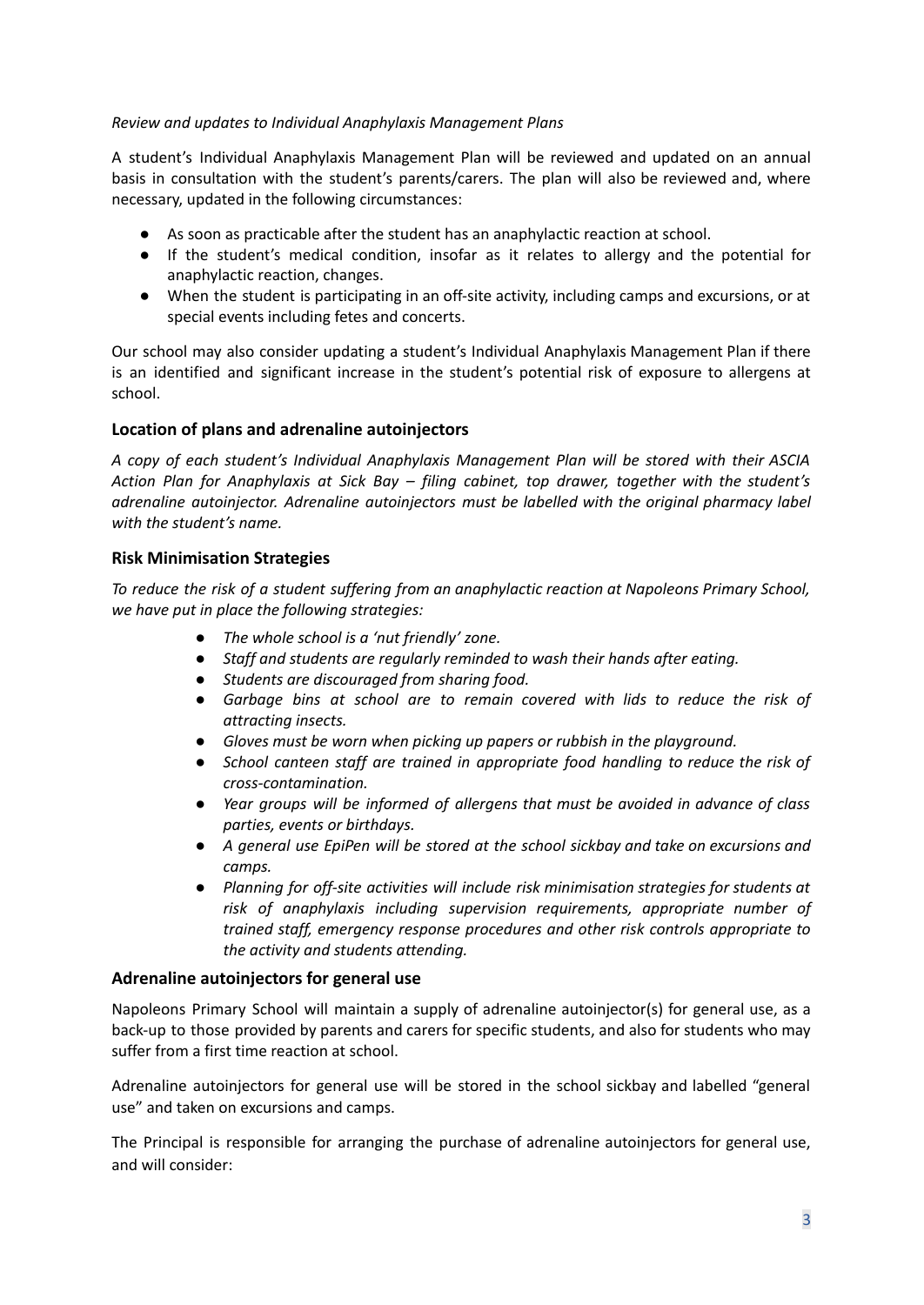- The number of students enrolled at Napoleons Primary School at risk of anaphylaxis.
- The accessibility of adrenaline autoinjectors supplied by parents.
- The availability of a sufficient supply of autoinjectors for general use in different locations at the school, as well as at camps, excursions and events.
- The limited life span of adrenaline autoinjectors, and the need for general use adrenaline autoinjectors to be replaced when used or prior to expiry.

# **Emergency Response**

In the event of an anaphylactic reaction, the emergency response procedures in this policy must be followed, together with the school's general first aid procedures, emergency response procedures and the student's Individual Anaphylaxis Management Plan.

A complete and up-to-date list of students identified as being at risk of anaphylaxis is maintained by the Principal, Business Manager and Education support staff and stored in the school sick bay. For camps, excursions and special events, a designated staff member will be responsible for maintaining a list of students at risk of anaphylaxis attending the special event, together with their Individual Anaphylaxis Management Plans and adrenaline autoinjectors, where appropriate.

If a student experiences an anaphylactic reaction at school or during a school activity, school staff must:

| <b>Step</b> | <b>Action</b>                                                                                                                                                                                                                                            |
|-------------|----------------------------------------------------------------------------------------------------------------------------------------------------------------------------------------------------------------------------------------------------------|
| 1.          | Lay the person flat.<br>$\bullet$                                                                                                                                                                                                                        |
|             | Do not allow them to stand or walk.                                                                                                                                                                                                                      |
|             | If breathing is difficult, allow them to sit.<br>$\bullet$                                                                                                                                                                                               |
|             | Be calm and reassuring.                                                                                                                                                                                                                                  |
|             | Do not leave them alone.                                                                                                                                                                                                                                 |
|             | Seek assistance from another staff member or reliable student to locate the<br>student's adrenaline autoinjector or the school's general use autoinjector, and<br>the student's Individual Anaphylaxis Management Plan, stored in the school<br>sickbay. |
|             | If the student's plan is not immediately available, or they appear to be<br>experiencing a first time reaction, follow steps 2 to 5.                                                                                                                     |
| 2.          | Administer an EpiPen or EpiPen Jr (if the student is under 20kg):                                                                                                                                                                                        |
|             | Remove from plastic container.                                                                                                                                                                                                                           |
|             | Form a fist around the EpiPen and pull off the blue safety release (cap).<br>$\bullet$                                                                                                                                                                   |
|             | Place orange end against the student's outer mid-thigh (with or without<br>clothing).                                                                                                                                                                    |
|             | Push down hard until a click is heard or felt and hold in place for 3 seconds.                                                                                                                                                                           |
|             | Remove EpiPen.<br>$\bullet$                                                                                                                                                                                                                              |
|             | Note the time the EpiPen is administered.                                                                                                                                                                                                                |
|             | Retain the used EpiPen to be handed to ambulance paramedics along with the                                                                                                                                                                               |
|             | time of administration.                                                                                                                                                                                                                                  |
| 3.          | Call an ambulance (000)                                                                                                                                                                                                                                  |
| 4.          | If there is no improvement or severe symptoms progress (as described in the ASCIA                                                                                                                                                                        |
|             | Action Plan for Anaphylaxis), further adrenaline doses may be administered every five                                                                                                                                                                    |
|             | minutes, if other adrenaline autoinjectors are available.                                                                                                                                                                                                |
| 5.          | Contact the student's emergency contacts.                                                                                                                                                                                                                |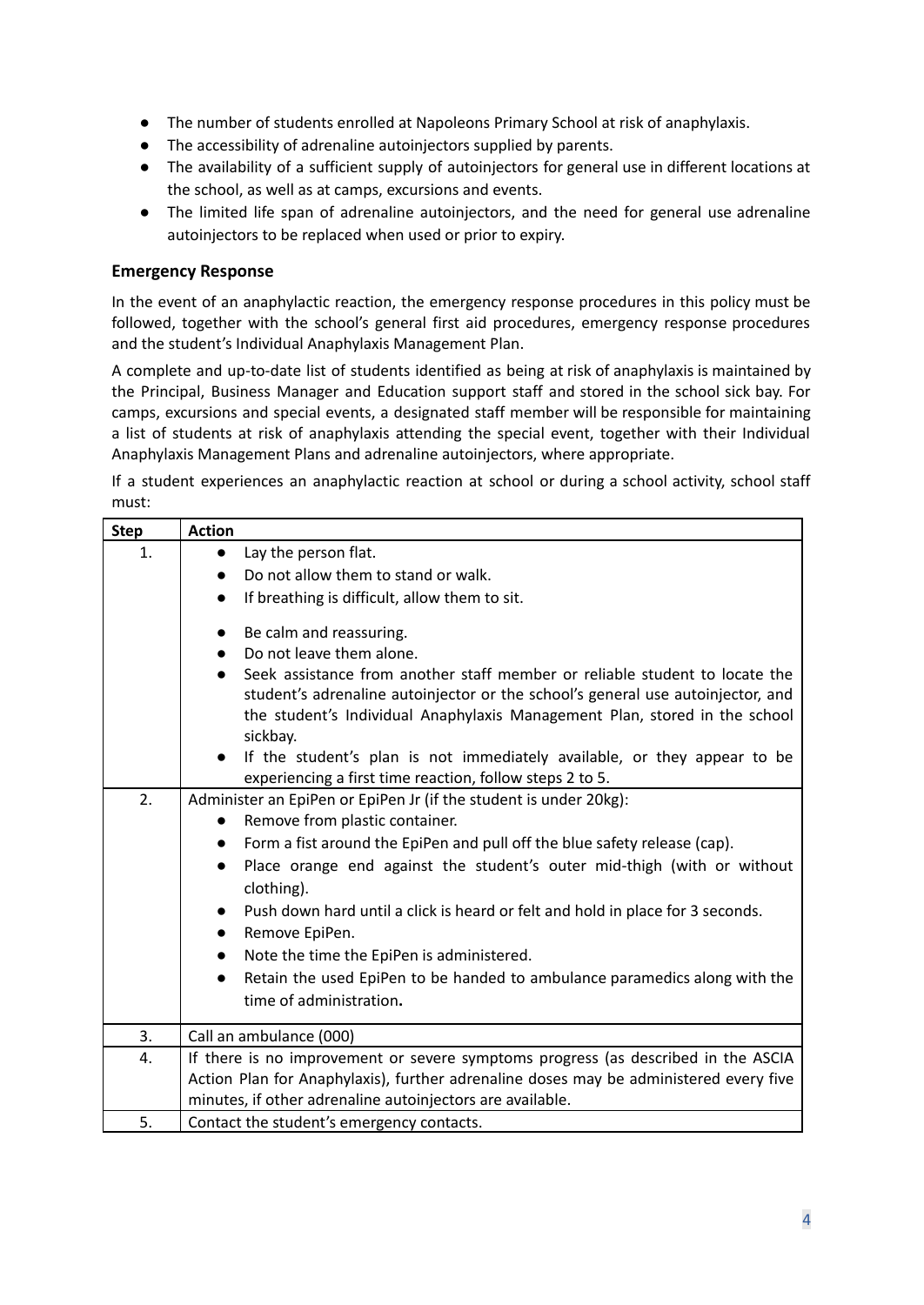If a student appears to be having a severe allergic reaction, but has not been previously diagnosed with an allergy or being at risk of anaphylaxis, school staff should follow steps 2 – 5 as above.

[**Note: If in doubt, it is better to use an adrenaline autoinjector than not to use it**, even if in hindsight the reaction is not anaphylaxis. Under-treatment of anaphylaxis is more harmful and potentially life threatening than over-treatment of a mild to moderate allergic reaction. Refer to 'Frequently asked questions' on the [Resources](https://www2.education.vic.gov.au/pal/anaphylaxis/resources) tab of the Department's Anaphylaxis Policy.]

### **Communication Plan**

This policy will be available on Napoleons Primary School's website so that parents and other members of the school community can easily access information about Napoleons Primary School's anaphylaxis management procedures. The parents and carers of students who are enrolled at Napoleons Primary School and are identified as being at risk of anaphylaxis will also be provided with a copy of this policy.

The Principal is responsible for ensuring that all relevant staff, including casual relief staff, canteen staff and volunteers are aware of this policy and Napoleons Primary School's procedures for anaphylaxis management. Casual relief staff and volunteers who are responsible for the care and/or supervision of students who are identified as being at risk of anaphylaxis will also receive a verbal briefing on this policy, their role in responding to an anaphylactic reaction and where required, the identity of students at risk. This policy will be included in volunteer/CRT information.

The Principal is also responsible for ensuring relevant staff are trained and briefed in anaphylaxis management, consistent with the Department's [Anaphylaxis](https://www2.education.vic.gov.au/pal/anaphylaxis/guidance) Guidelines.

#### **Staff training**

The Principal will ensure that the following school staff are appropriately trained in anaphylaxis management:

- ●School staff who conduct classes attended by students who are at risk of anaphylaxis.
- ●School staff who conduct specialist classes, admin staff, first aiders and any other member of school staff as required by the Principal based on a risk assessment.

Staff who are required to undertake training must have completed:

- An approved face-to-face anaphylaxis management training course in the last three years, or
- An approved online anaphylaxis management training course in the last two years.

Napoleons Primary School uses the following training course - ASCIA eTraining course with 22303VIC.

Staff are also required to attend a briefing on anaphylaxis management and this policy at least twice per year (with the first briefing to be held at the beginning of the school year), facilitated by a staff member who has successfully completed an anaphylaxis management course within the last 2 years including School Anaphylaxis Supervisor. Each briefing will address:

- This policy.
- The causes, symptoms and treatment of anaphylaxis.
- The identities of students with a medical condition that relates to allergies and the potential for anaphylactic reaction, and where their medication is located.
- How to use an adrenaline autoinjector, including "hands on practice" with a trainer adrenaline autoinjector.
- The school's general first aid and emergency response procedures.
- The location of, and access to, adrenaline autoinjectors that have been provided by parents or purchased by the school for general use.